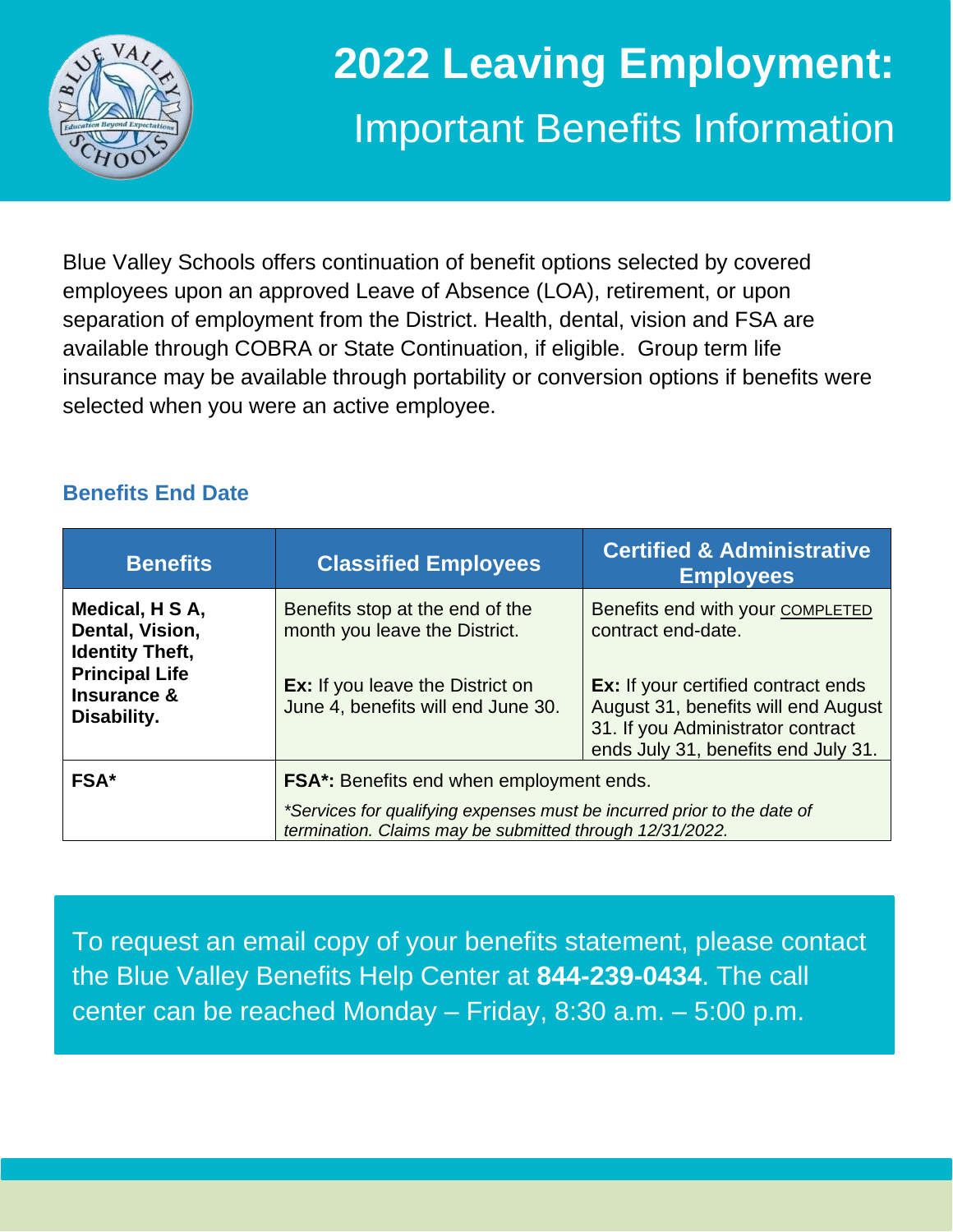## **Medicare Eligibility**

When you become Medicare eligible (typically the beginning of the month in which you reach age 65) during the Retiree Continuation period, you are no longer eligible to continue coverage through the District. If your covered spouse becomes eligible for Medicare before you, then your spouse's coverage will end. You will want to enroll in Medicare Part A, B, D, and likely a Medicare Supplement policy.

For more information, visit **[www.medicare.gov](http://www.medicare.gov/)** or call 800-633-4227.

## **Options to Continue Benefits**

Once your benefits coverage ends, you may elect to continue Blue Valley's group health insurance benefits under COBRA provisions. COBRA typically extends coverage for up to an 18-month period after your coverage with the District ends. Continuation of coverage may also be available under an approved unpaid Leave of Absence (LOA).

If you elect KPERS retirement when you leave the District, you may be allowed to elect COBRA continuation OR Retiree Continuation. Retiree Continuation allows eligible KPERS retirees to continue certain plan coverage until you become eligible for Medicare. If you are eligible, two separate packets will be mailed to your home address by **Tri-Star Systems.** You must choose either COBRA continuation OR Retiree Continuation. You cannot change your election once you have decided.

The District's COBRA administrator will mail notices to your home address within 15 days AFTER your employee coverage ends. Depending on your last day worked, you may experience a lapse in coverage. You must pay the required premiums and expenses on a timely basis for coverage to remain in effect or be reinstated back to your eligibility date. Your enrollment form will need to be postmarked no later than the enrollment deadline listed in your COBRA/Retiree/LOA packet. Make sure you read all info sent to you.

### **NEW COBRA VENDOR INFO EFFECTIVE 8/01/2022**

**If you receive a COBRA / Retiree / LOA packet, please fill it out and return it to:**

**Tri-Star Systems 16253 Swingley Ridge Road, Suite 210 Chesterfield, MO 63017 Or fax to: 314-985-0276**

**IMPORTANT:** Please make your check payable to **Tri-Star Systems** or set-up an electronic ACH payment. For questions, contact Tri-Star Systems Customer Service at: **800-727-0182 Option 2** or via email: **cobra@tri-starsystems.com**.

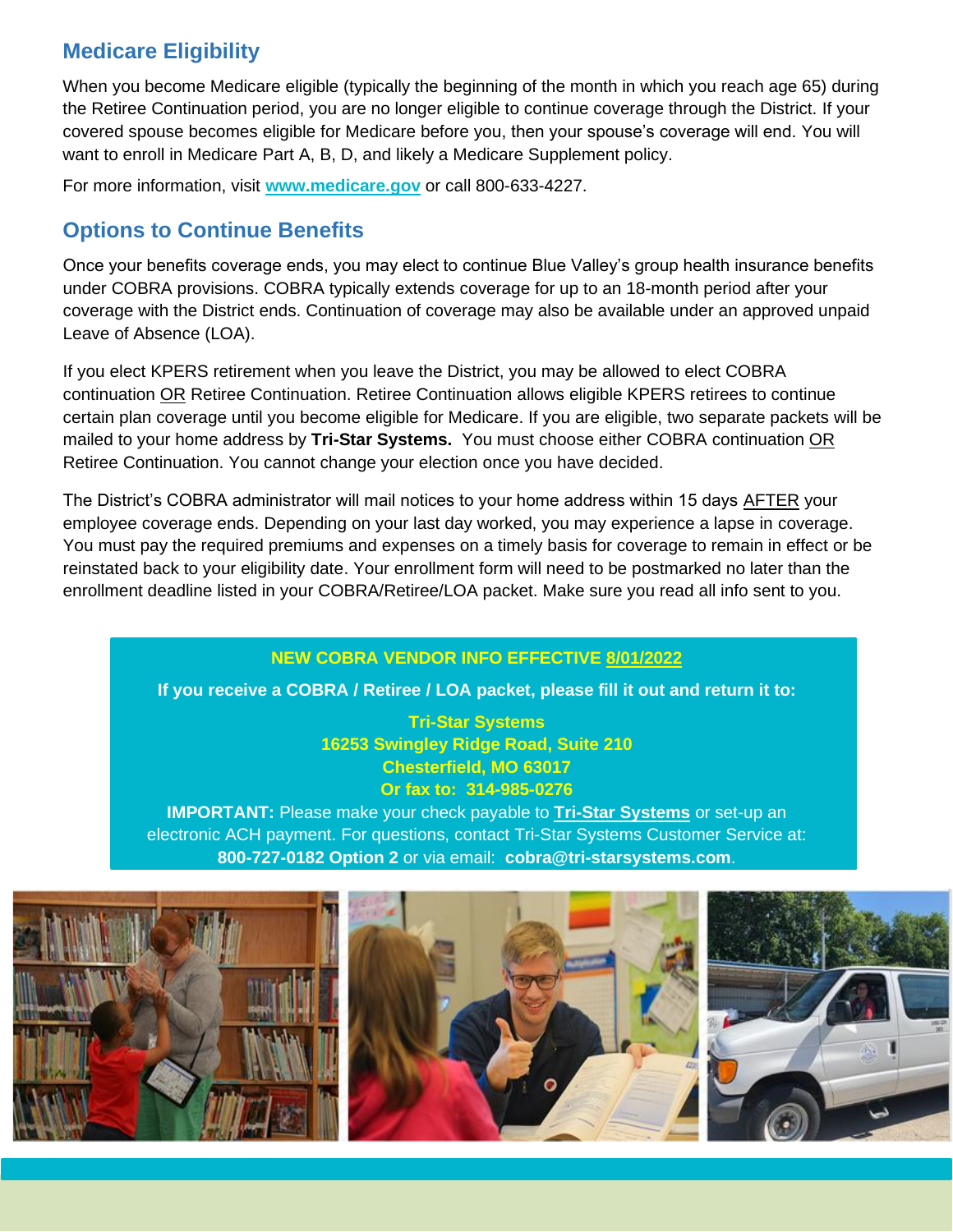| 2022 Monthly Premium Rates*: LOA Continuation & COBRA Continuation<br>(For COBRA: A 2% administrative charge will be added to the monthly premium rates shown here) |                             |              |                  |               |  |  |
|---------------------------------------------------------------------------------------------------------------------------------------------------------------------|-----------------------------|--------------|------------------|---------------|--|--|
| <b>Carrier/Plan</b>                                                                                                                                                 | <b>Single</b>               | You + Spouse | You + Child(ren) | <b>Family</b> |  |  |
| <b>BlueSelect Plus HDHP</b>                                                                                                                                         | \$565.60                    | \$1,036.78   | \$930.92         | \$1,407.34    |  |  |
| Spira Care \$1,000 Non-HSA                                                                                                                                          | \$645.86                    | \$1,153.50   | \$1,032.04       | \$1,578.36    |  |  |
| <b>EPO BlueSelect Plus Network</b>                                                                                                                                  | \$761.90                    | \$1,441.56   | \$1,289.82       | \$1,972.68    |  |  |
| <b>PPO BlueSelect Plus Network</b>                                                                                                                                  | \$645.86                    | \$1,150.72   | \$1,027.42       | \$1,581.98    |  |  |
| <b>BlueSaver HDHP</b>                                                                                                                                               | \$619.36                    | \$1,137.78   | \$1,021.28       | \$1,545.52    |  |  |
| <b>PPO</b>                                                                                                                                                          | \$671.14                    | \$1,269.80   | \$1,136.10       | \$1,737.50    |  |  |
| Delta Dental KS Base Plan                                                                                                                                           | \$33.58                     | \$65.34      | \$76.78          | \$124.78      |  |  |
| Delta Dental KS Buy-Up Plan                                                                                                                                         | \$38.78                     | \$75.46      | \$88.68          | \$144.12      |  |  |
| <b>Surency Vision</b>                                                                                                                                               | \$10.30                     | \$18.14      | \$17.02          | \$30.38       |  |  |
| <b>FSA</b>                                                                                                                                                          | Elected deduction per month |              |                  |               |  |  |

\*Plans, benefits, options, and premiums rates/expenses are not guaranteed and are subject to change or termination at any time.

| 2022 Retiree Monthly Premium Rates*: Retiree Continuation |                             |              |                  |               |  |  |
|-----------------------------------------------------------|-----------------------------|--------------|------------------|---------------|--|--|
| <b>Carrier/Plan</b>                                       | <b>Single</b>               | You + Spouse | You + Child(ren) | <b>Family</b> |  |  |
| <b>BlueSelect Plus HDHP</b>                               | \$695.69                    | \$1,275.24   | \$1,145.03       | \$1,731.03    |  |  |
| Spira Care \$1,000 Non-HSA                                | \$794.41                    | \$1,418.81   | \$1,269.41       | \$1,941.38    |  |  |
| <b>EPO BlueSelect Plus Network</b>                        | \$937.14                    | \$1,773.12   | \$1,586.48       | \$2,426.40    |  |  |
| <b>PPO BlueSelect Plus Network</b>                        | \$794.41                    | \$1,415.39   | \$1,263.73       | \$1,945.84    |  |  |
| <b>BlueSaver HDHP</b>                                     | \$761.81                    | \$1,399.47   | \$1,256.17       | \$1,900.99    |  |  |
| <b>PPO</b>                                                | \$825.50                    | \$1,561.85   | \$1,397.40       | \$2,137.13    |  |  |
| Delta Dental KS Base Plan                                 | \$34.25                     | \$66.65      | \$78.32          | \$127.28      |  |  |
| Delta Dental KS Buy-up Plan                               | \$39.56                     | \$76.97      | \$90.45          | \$147.00      |  |  |
| <b>Surency Vision</b>                                     | \$10.51                     | \$18.50      | \$17.36          | \$30.99       |  |  |
| <b>FSA</b>                                                | Elected deduction per month |              |                  |               |  |  |

\*Plans, benefits, options, and premiums rates/expenses are not guaranteed and are subject to change or termination at any time.

## **Affordable Care Act Benefits**

The Affordable Care Act (ACA) provides the opportunity for you to choose health insurance benefits through the federal government's insurance program. Plan options and premium rates vary based upon the plan selected. It is a good idea to compare the District's benefit programs, including COBRA and State Continuation coverage, with benefits available through the ACA, as well as individual insurance policies. You cannot be enrolled in both the District's plan and ACA benefits.

Outside of the open enrollment periods, you are generally eligible to apply for coverage through the ACA within 60 days of experiencing a qualifying event (such as losing your coverage through the District).

**NOTE: The BVSD Benefits Department is unable to answer questions related to ACA benefits. For ACA information go to [www.healthcare.gov](http://www.healthcare.gov/)**.

#### **Voluntary Life Insurance**

Portability and/or conversion options through The Standard may be available if you enrolled in life insurance as an active employee and your application is approved by The Standard. **You have 60 days from termination of employment to apply for conversion and/or portability.** District information will be verified when The Standard receives your application. Eligibility is determined by The Standard.

Follow these instructions to apply for portability or conversion options:

- **1.** Visit **[www.bvschoolsbenefits.com](http://www.bvschoolsbenefits.com/)**.
- **2.** Click on *Resources*, then click on *Leaving Employment*.
- **3.** Scroll down to the *BV Term Life Insurance – The Standard* section and select *"Click Here for Portability and Conversion Options."*